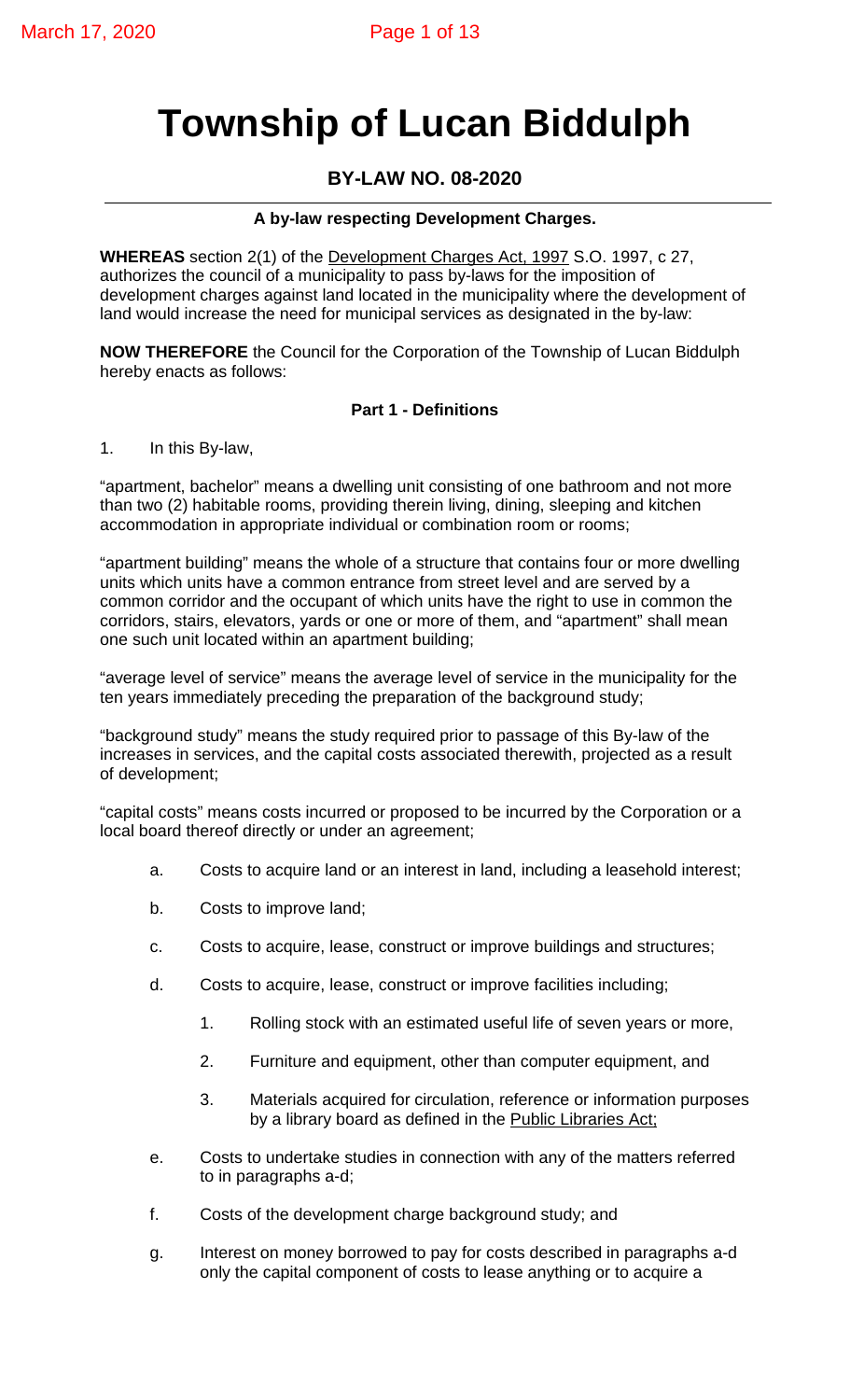leasehold interest is included as a capital cost.

"Corporation" means the Corporation of the Township of Lucan Biddulph;

"Council" means the Council of the Corporation;

"Development" which includes redevelopment, means the construction, erection or placing of one or more buildings or structures on land or the making of an addition or alteration to a building or structure including alterations to the interior of a building that has the effect of changing the size or usability thereof, and includes all enlargement of existing development which creates new dwelling units or additional commercial or institutional space; and "redevelopment" has a corresponding meaning;

"Development charge" means a charge imposed for increased capital costs required because of increased need for service arising from development of the area to which this By-law applies;

"Dwelling" means a building, occupied or designed to be occupied exclusively as a home, residence or sleeping place by one or more persons, but shall not include hotels, boarding or rooming houses, motels or institutions;

"Dwelling, multiple" means all dwellings other than a single detached dwelling, a semidetached dwelling, a bachelor apartment and an apartment;

"Dwelling, semi-detached" means a residential building divided vertically into two dwelling units each of which has a separate entrance and access to grade;

"Dwelling, single detached" means a residential building, which contains a single dwelling unit, that is not attached to other buildings;

"Dwelling, townhouse" means a building that is divided vertically into three (3) or more separate dwelling units.

"Dwelling unit" means one or more habitable rooms occupied or designed to be occupied by an individual or family as an independent and separate housekeeping establishment in which separate kitchen and sanitary facilities are provided for the use of such individual or family, with a private entrance from outside the building or from a common hallway or stairway inside the building;

"Front-end payment" means a payment made by an owner pursuant to a front-ending agreement, which may be in addition to a development charge that the owner is required to pay under this By-law, to cover the capital costs of the services designated in the agreement that are required to enable land to be developed within the Corporation;

"Gross floor area" means the total floor area, measured between the outside of exterior walls or between the outside of exterior walls and the centre line of party walls dividing the building from another building, of all floors above the average level of finished ground adjoining the building at its exterior wall;

"Hard services" means sanitary sewage service, water service, stormwater management services, fire protection, transportation services, and studies related to these services;

"LPAT" means the Local Planning Appeal Tribunal;

"Local board" means a public utility commission, transportation commission, public library board, board of park management, board of health, police service board, planning board, or any other board, commission, committee, body or local authority established or exercising any power or authority under any general or special Act with respect to any of the affairs or purposes of the Corporation or any part or parts thereof, but does not include a board defined in subsection 1(1) of the Education Act;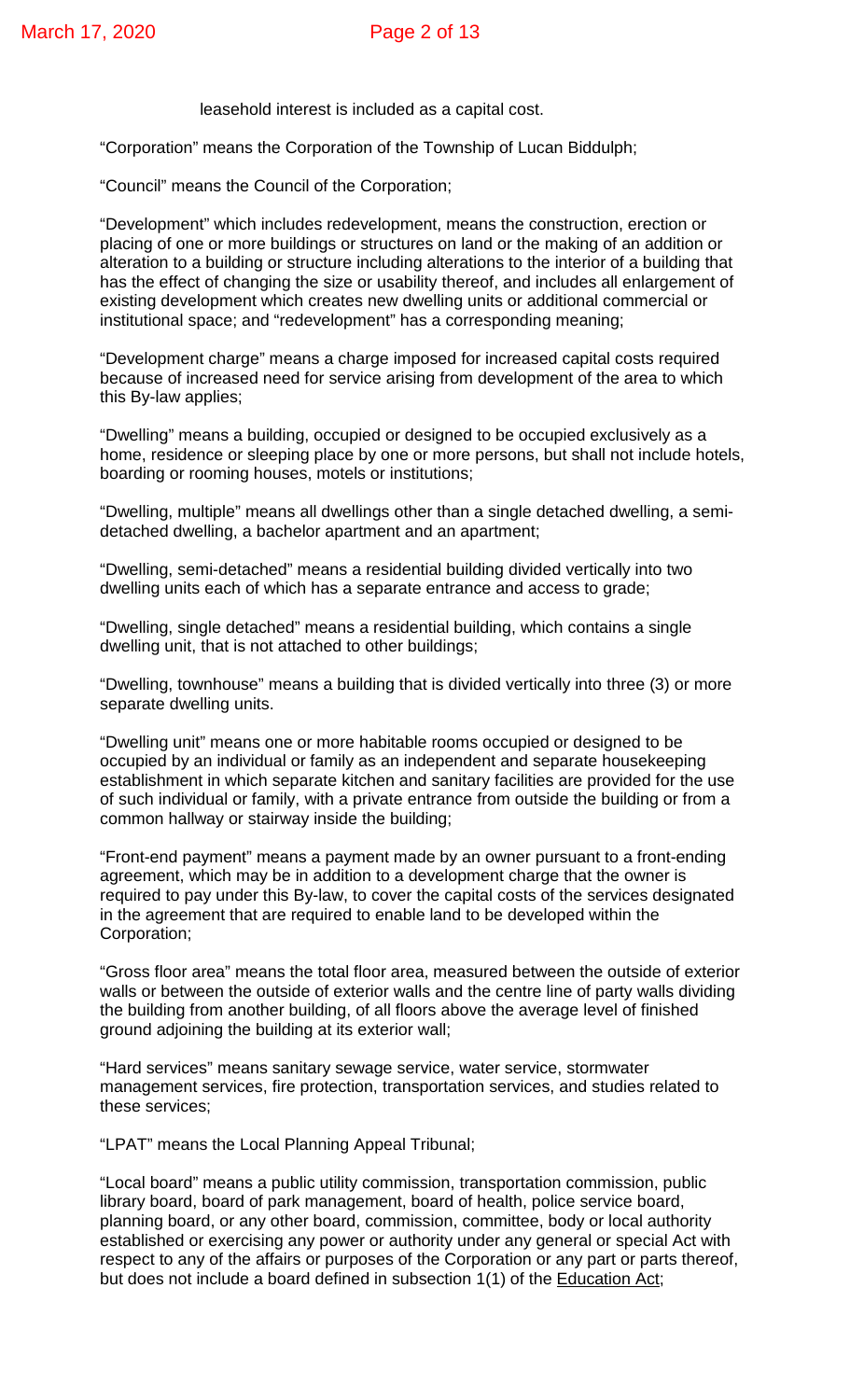"Minister" means the Minister of Municipal Affairs and Housing;

"Non-residential" means commercial, industrial or institutional development;

"Owner" means the owner of land or a person who has made application for an approval for the development of land upon which a development charge is imposed;

"Services" means those services designated in section 9 of this By-law or in an agreement made under Part V of this By-law;

"Treasurer" means the treasurer for the Corporation of the Township of Lucan Biddulph;

#### **Part II - Application**

- 2. This By-law applies to all lands in the geographic area of the Corporation. Different charges shall apply to development of land within the Lucan Urban Area, the Granton Urban Area, and the remainder of the municipality.
- 3. This By-law does not apply to land that is owned by and used for the purposes of;
	- a. A board of education;
	- b. The Corporation or any local board thereof; and
	- c. The Corporation of the County of Middlesex or any local board thereof.
- 4. No development charge under section 5 is payable where the development;
	- a. Is an enlargement of an existing dwelling unit;
	- b. Is the creation of additional dwelling units as prescribed in O. Reg 82/98, subject to the prescribed restrictions, in the prescribed classes of existing residential buildings or prescribed structures ancillary to existing residential buildings;
	- c. Is a place of worship and land used in connection therewith and every churchyard, cemetery, burying ground or burial site that is exempt from taxation under section 3 of the **Assessment Act**;
	- d. Is the enlargement of an existing industrial building if the gross floor area is enlarged by fifty percent or less;
	- e. Is non-residential in nature;
	- f. Is a bona fide non-residential farm building; and
	- g. Is a redevelopment where a residential unit or units existed on a property prior to a period of not more than five years prior to an application for a building permit(s) for new residential dwellings on the same property. The new units are not subject to a development charge up to and including the original number of units that existed on the site within five years prior to the application for building permit(s) on the property. All units in excess of the original number are subject to the current development charge.
- 5. Subject to section 6, Development Charges shall be imposed upon and shall be applied, calculated and collected in accordance with the provisions of this By-law on all land to be developed for residential uses, where
	- a. The development of the land will increase the need for services; and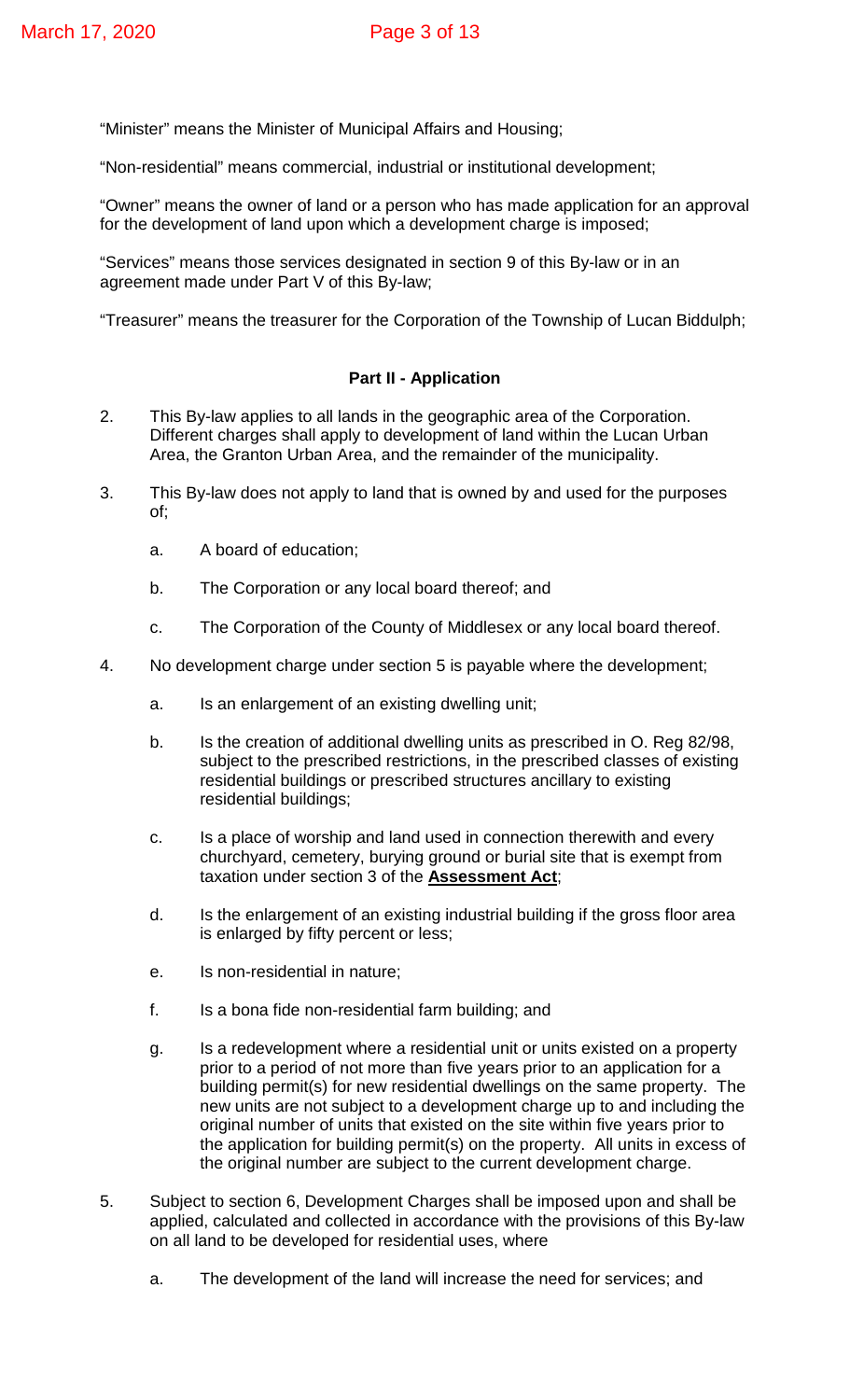- b. The development requires any one of;
	- 1. The passing of a zoning by-law or of an amendment thereto under Section 34 of the Planning Act;
	- 2. The approval of a minor variance under Section 45 of the Planning Act;
	- 3. A conveyance of land to which a by-law passed under Subsection 50(7) of the Planning Act applies;
	- 4. The approval of a plan of subdivision under Section 51 of the Planning Act;
	- 5. A consent under Section 53 of the Planning Act;
	- 6. The approval of a description under Section 50 of the Condominium Act; or
	- 7. The issuing of a permit under the **Building Code Act, 1992** in relation to a building or structure.
- 6. Section 5 shall not apply in respect of,
	- a. Those services, relating to a plan of subdivision or within the area to which the plan relates, to be installed or paid for by the owner as a condition of approval under Section 51 of the Planning Act; and
	- b. those services to be installed or paid for by the owner as a condition of approval under Section 53 of the Planning Act.
- 7. Development charges shall not be imposed to pay for increased capital costs required because of increased needs for any of the following:
	- a. the provision of cultural or entertainment facilities, including museums, theatres and art galleries but not including public libraries;
	- b. the provision of tourism facilities including convention centres;
	- c. the acquisition of land for parks;
	- d. the provision of a hospital as defined in the Public Hospitals Act;
	- e. the provision of landfill sites and services;
	- f. the provision of facilities and services for the incineration of waste; or
	- g. the provision of headquarters for the general administration of municipalities and local boards.
- 8. In no event shall a shortfall caused by the exclusion of development charges listed in Section 4 be made up for by increasing the development charge for other development.

# **PART III - RATES AND CALCULATIONS**

9. Development charges against land within the Corporation which is to be developed shall be based upon the following designated services provided by the Corporation: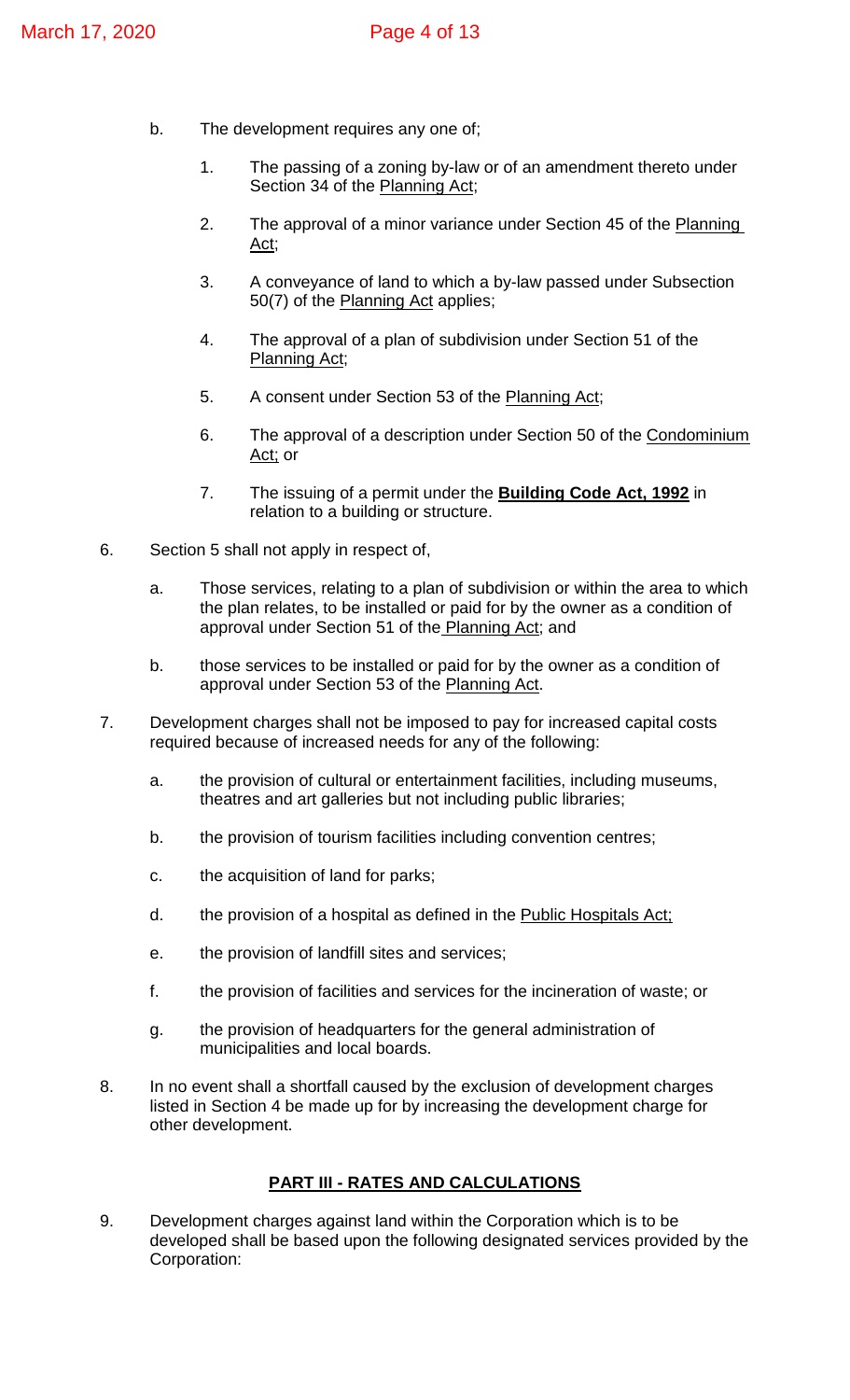- a. sanitary sewage service, including sewage treatment facilities, trunk sanitary sewers, pumping stations, and studies related to the provision of these services;
- b. water service, including water supply, watermains and studies related to the provisions of these services;
- c. stormwater management facilities;
- d. roads, sidewalks, and public works facilities;
- e. fire protection, including fire station space;
- f. parkland development;
- g. library services; and
- h. administration including the costs associated with completing a development charges study.
- 10. Subject to the provisions of this Part and this By-law, development charges imposed upon land within the Corporation which is to be developed shall be calculated and collected as set out in Schedule "A" to this By-law.
- 7. Development charges imposed pursuant to this By-law may be adjusted annually, without amendment to this By-law, commencing on January 1, 2021 in accordance with the prescribed index.

# **PART IV - COMPLAINTS**

- 12. An owner may complain in writing to the Council in respect of the development charge imposed by the Corporation that,
	- a. the amount of the development charge was incorrectly determined;
	- b. whether a credit is available to be used against the development charge, or the amount of the credit or the service with respect to which the credit was given, was incorrectly determined; and
	- c. there was an error in the application of this By-law.
- 13. A complaint may not be made under section 12 later than 90 days after the date the development charge, or any part of it, is payable.
- 14. The complaint must be in writing, must state the complainant's name, the address where notices can be given to the complainant and the reasons for the complaint.
- 15. The Council shall hold a hearing into the complaint and shall give the complainant an opportunity to make representation at the hearing.
- 16. The Clerk of the Corporation shall mail a notice of the hearing to the complainant at least fourteen (14) days before the hearing.
- 17. Council may:
	- a. dismiss the complaint; or
	- b. rectify any incorrect determination or error that was the subject of the complaint.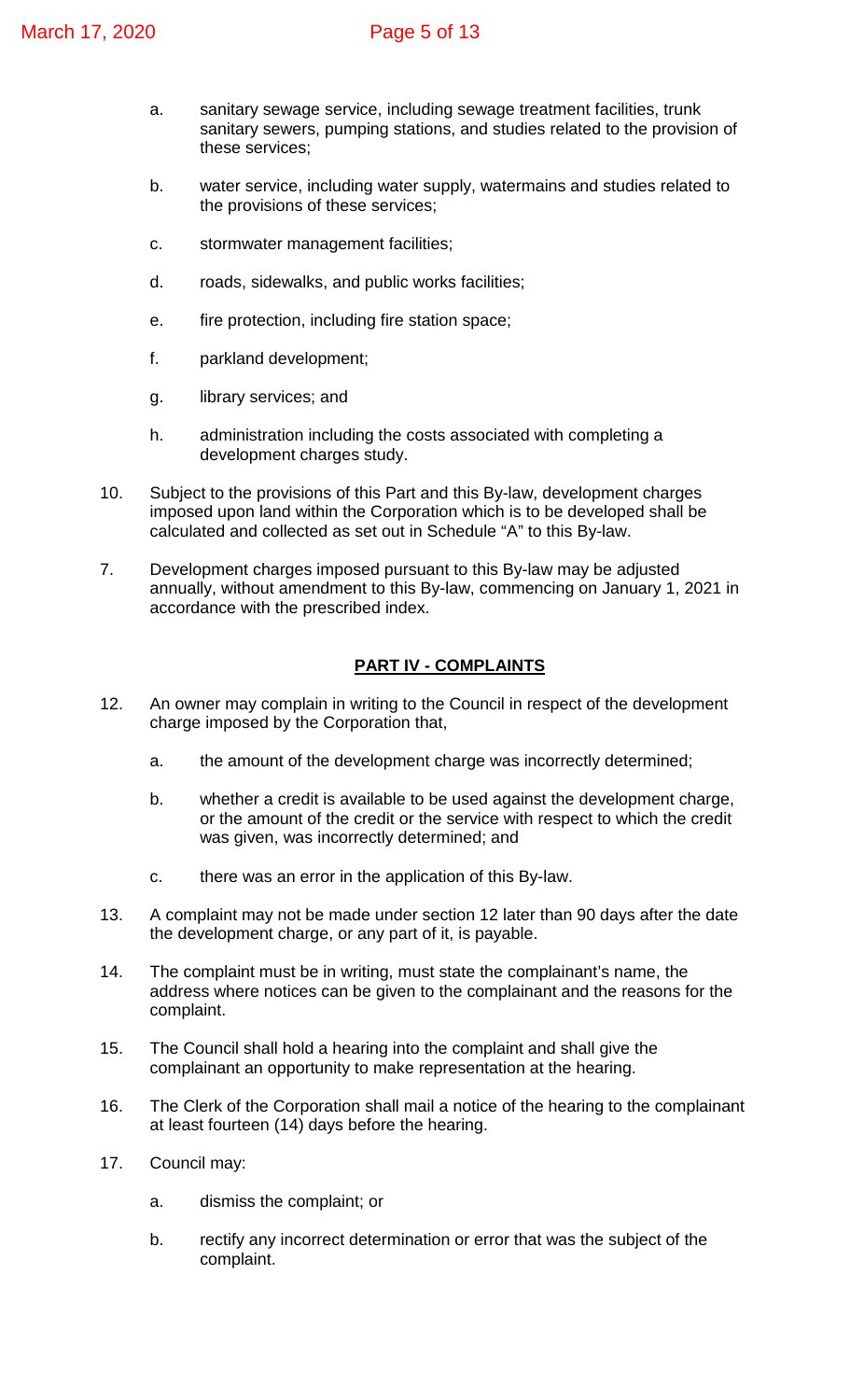17.The Clerk of the Corporation shall mail to the complainant a notice of the Council's decision and of the last day for appealing the decision, which shall be the day that is forty (40) days after the day the decision is made. The notice required under this section must be mailed not later than twenty (20) days after the day the Council's decision is made.

# **PART V - FRONT ENDING AGREEMENT**

- 19. The services which may be the subject of a front-ending agreement must be services to which the work relates and to which this By-law relates and are set out below,
	- a. sanitary sewage service, including sewage treatment facilities, trunk sanitary sewers and pumping stations;
	- b. water service, including water supply and watermains;
	- c. storm water drainage and control services; and
	- d. roads, bridges and sidewalks.
- 20. A front-ending agreement may provide for the following to be included in the cost of the work;
	- a. the reasonable costs of administering the agreement; and
	- b. the reasonable costs of consultants and studies required to prepare the agreement.
- 21. A front-ending agreement must contain the following:
	- a. a description of the work to be done, a definition of the area of the municipality that will benefit from the work and the estimated cost of the work;
	- b. the proportion of the cost of the work that will be borne by each party to the agreement;
	- c. the method for determining the part of the costs of the work that will be reimbursed by the persons who, in the future, develop land within the area defined in the agreement;
	- d. the amount, or a method for determining the amount, of the nonreimburseable share of the costs of the work for the parties and for persons who reimburse parts of the costs of the work; and
	- e. a description of the way in which amounts collected from persons to reimburse the costs of the work will be allocated.
- 22. A front-ending agreement may contain other provisions in addition to those required under section 21.
- 23. A front-ending agreement may provide for a person who is not a party to the agreement to pay an amount only if the person develops land and a development charge could be imposed for the development under Section 5.
- 24. Sections 9 (e-h) and 11 apply with modifications to amounts a person who is not a party to a front-ending agreement must pay under the agreement.
- 25. A front-ending agreement may provide for persons who reimburse part of the costs of the work borne by the parties to be themselves reimbursed by persons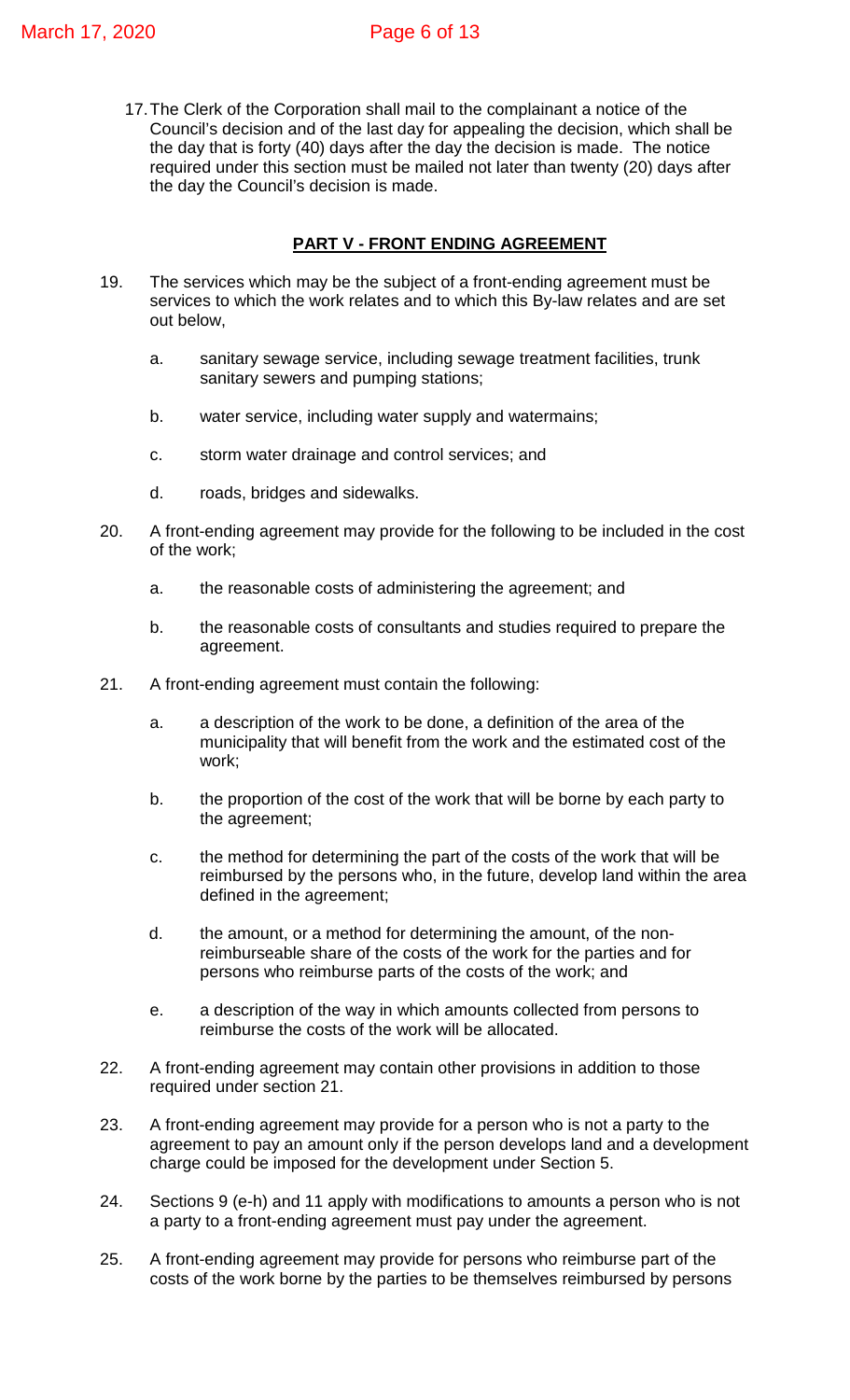who later develop land within the area defined in the agreement.

- 26. A front-ending agreement must not provide for a person to be reimbursed for any part of their non-reimbursable share of the costs of the work as determined under the agreement.
- 27. A front-ending agreement comes into force on the day the agreement is made.
- 28. A front-ending agreement that is terminated by the LPAT shall be deemed to have never come into force.
- 29. A person who develops land within the area defined in a front-ending agreement shall pay any amount to the Corporation that the agreement provides upon a building permit being issued for the development unless the front-ending agreement provides for the amount to be payable on a later day or on an earlier day.
- 30. A front-ending agreement may provide that an amount payable for development that requires approval of a plan of subdivision under section 51 of the Planning Act or a consent under Section 53 of the Planning Act and for which a subdivision agreement or consent agreement is entered into, be payable immediately upon the parties entering into the subdivision or consent agreement.
- 31. The Corporation shall place money received under a front-ending agreement into a special account, which shall be used, in accordance with the agreement, only to pay for work provided for under the agreement and to reimburse those who, under the agreement, have a right to be reimbursed.
- 32. Notwithstanding Section 31, if the Corporation receives money from parties to the agreement to pay for work provided under the agreement, the Corporation shall, if the agreement so provides return to the parties any amounts that are not needed to pay for the work.
- 33. If an objection to a front-ending agreement is made, the Corporation shall retain any money received from persons who are not parties to the agreement until all the objections to the agreement are disposed of by the LPAT. If the LPAT makes an order that the agreement be terminated unless amended in accordance with the LPAT's order the Corporation shall retain the money until the agreement is either terminated or amended.
- 34. A person is entitled to be given a credit towards a development charge for the amount of their non-reimbursable share of costs of work under a front-ending agreement.
- 35. If the work would result in a level of service that exceeds the average level of the service in the ten (10) year period immediately preceding the preparation of the background study for this by-law, the amount of the credit must be reduced in the same proportion that the costs of the work that relate to a level of service that exceeds that average level of service bear to the costs of the work.
- 36. Credits under Section 34 shall be treated as though they were credits under Section 42.
- 37. A party to a front-ending agreement may register the agreement or a certified copy of it against the land to which it applies.

#### **PART VI - RESERVE FUNDS**

38. The Corporation shall establish a separate reserve fund for each category of service to which the development charge relates.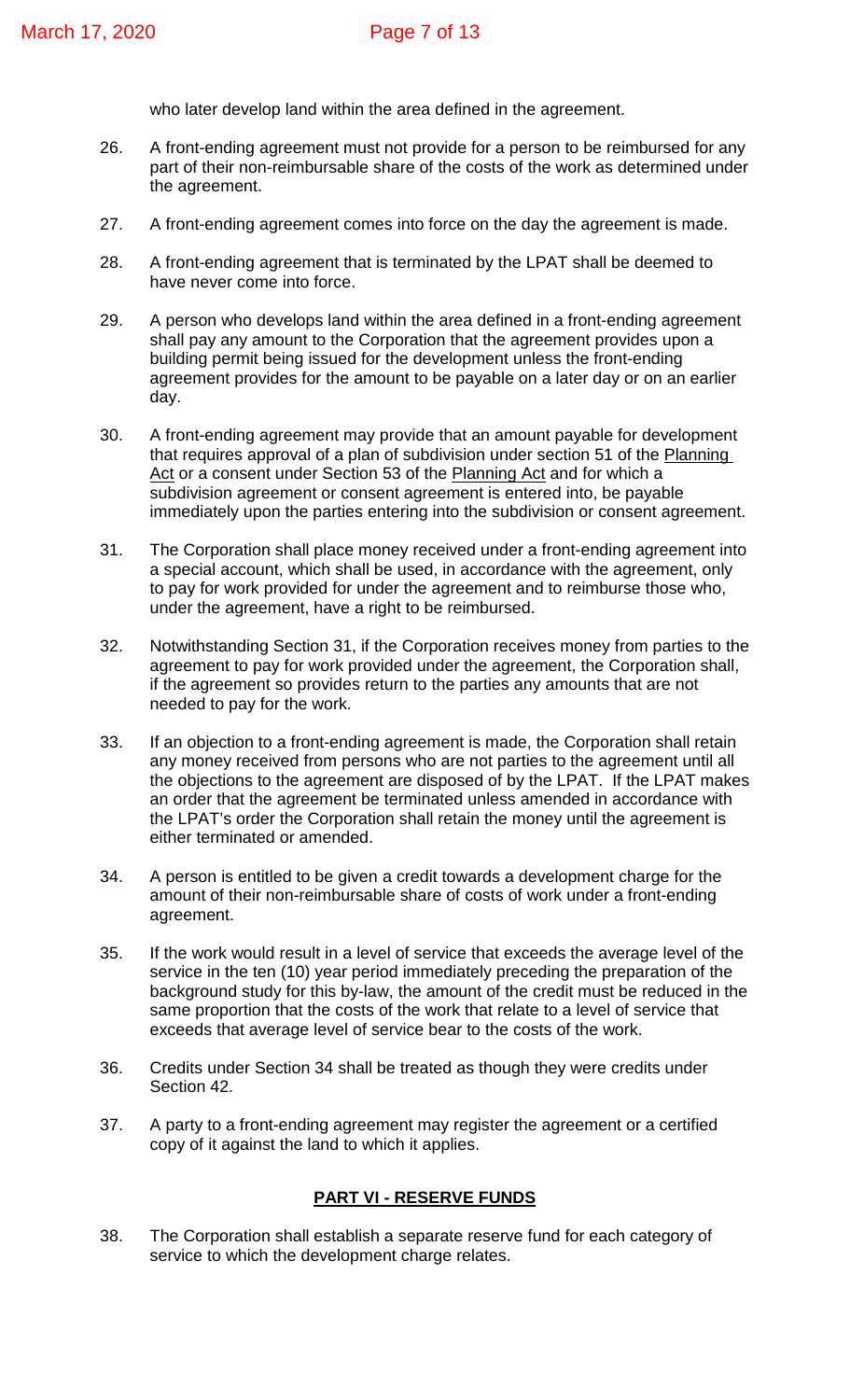- 39. Payments received by the Corporation under Part III of this By-law shall be paid into the reserve fund or funds to which the charge relates and shall be used only for capital costs.
- 40. Notwithstanding Section 39, the Corporation may borrow money from a reserve fund but if it does so the Corporation shall repay the amount used plus interest at a rate not less than the Bank of Canada rate on the day this By-law comes into force.
- 41. The Treasurer shall each year on or before such date as the Council may direct, give the Council a financial statement relating to this By-law and reserve funds established under Section 38.

# **PART VII - CREDITS**

- 42. The Corporation shall give a person a credit towards the development charge in accordance with the agreement if the person performs work that relates to a service to which a development charge by-law relates.
- 43. The amount of the credit is the reasonable cost of doing the work as agreed by the Corporation and the person who is to be given the credit.
- 44. No credit may be given for any part of the cost of work that relates to an increase in the level of service that exceeds the average level of service.
- 45. A credit, or any part of it, may be given before the work for which the credit is given is completed.
- 46. A credit given in exchange for work done is a credit only in relation to the service to which the work relates.
- 47. If the work relates to more than one service, the credit for the work must be allocated in the manner agreed by the Corporation among the services to which the work relates.
- 48. The Corporation may agree that a credit given be in relation to another service to which this By-law applies.
- 49. The Corporation may agree to change a credit so that it relates to another service to which this By-law relates.
- 50. A credit may not be transferred unless the holder and person to whom the credit is to be transferred have agreed in writing to the transfer, and the Corporation has agreed to the transfer, either in the agreement under which the holder was given the credit or subsequently.
- 51. The transfer of a credit is not effective until the Corporation transfers it.
- 52. The Corporation shall transfer a credit upon being requested to do so by the holder, the person to whom the credit is to be transferred or the agent of either of them and being given proof that the conditions in Section 50 are satisfied.
- 53. A credit that relates to a service may be used only with respect to that part of a development charge that relates to the service.
- 54. A credit may only be used by the holder, his agent or the transferee in the event that the credit has been transferred by the holder with the approval of the Corporation.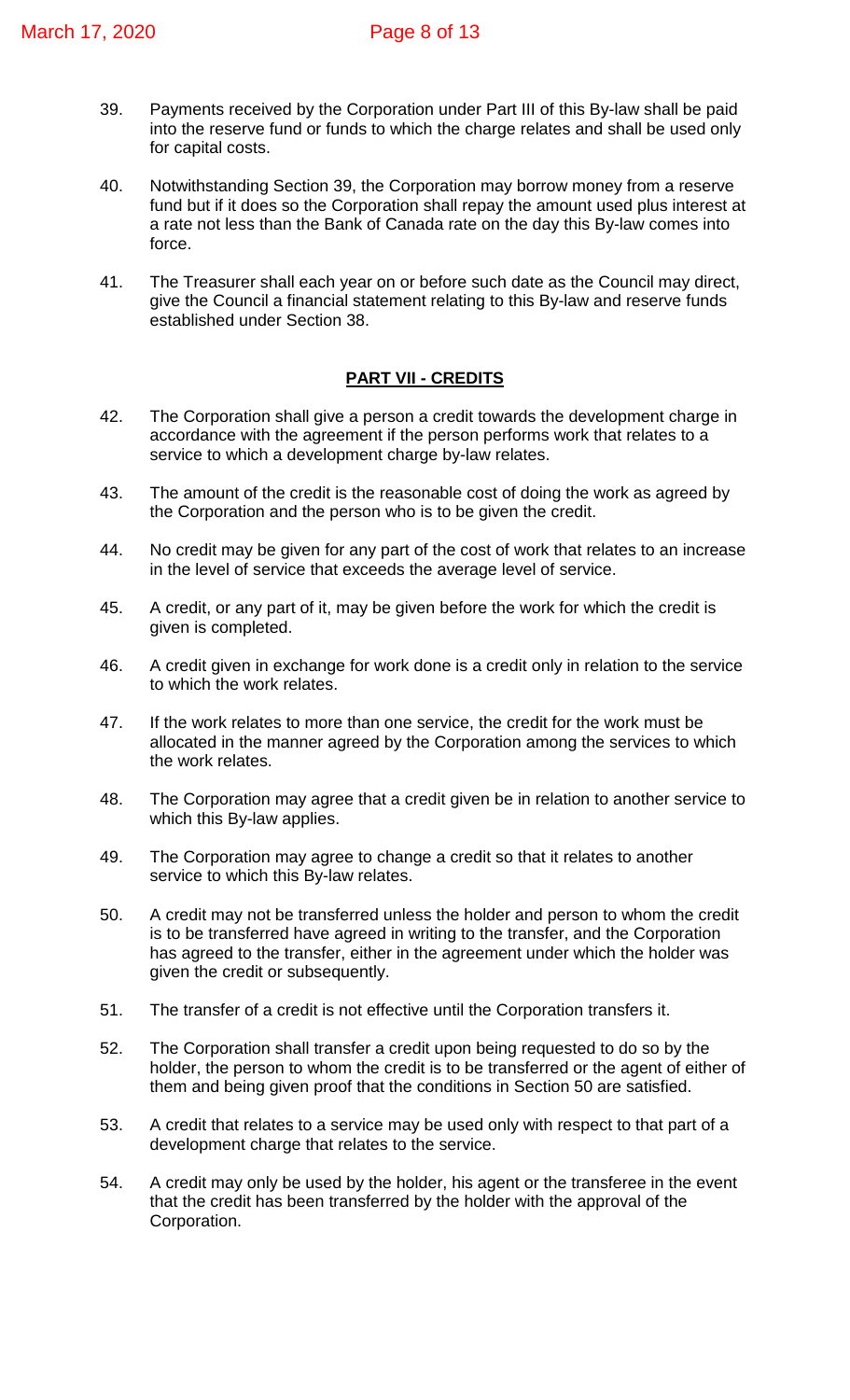#### **PART VIII - ADMINISTRATION**

- 55. A Development Charge is payable for a development prior to the issuance of a Building Permit.
- 56. If any amount is payable under a front-ending agreement by a person who develops land, the Corporation shall not issue a building permit for the development until the amount is paid.
- 57. Despite Sections 55 and 56, the Corporation may enter into an agreement with a person who is required to pay a development charge providing for all or any part of a development charge to be paid before or after it would otherwise by payable.
- 58. The total amount of a development charge payable under an agreement under Section 57 is the amount of the development charge that would be determined under this By-law on the day specified in the agreement or, if no such day is specified, at the earlier of,
	- a. the time the development charge or any part of it is payable under the agreement; and
	- b. the time the development charge would have been payable in the absence of the agreement.
- 59. Despite section 55, a development charge in respect of any part of a development that consists of a rental housing development, that is not a nonprofit housing development, or a non-profit housing development, is payable in accordance with this section:
	- a) a development charge shall be paid in equal annual instalments beginning on the earlier of the date of the issuance of a permit under the Building Code Act, 1992, authorizing occupation of the building and the date the building is first occupied, and continuing on:
		- 1. the following five anniversaries of that date for rental housing development; or
		- 2. the following 20 anniversaries of that date, in the case of a development charge for a non-profit housing development.
	- b) The amount of a development charge referred to in subsection (a) is the amount of the development charge determined in accordance with Section 60.
	- c) A person required to pay a development charge referred to in Section 59 shall, unless the occupation of the building in respect of which a development charge is required is authorized by a permit under the Building Code Act, 1992, notify the Township within five business days of the building first being occupied.
	- d) If a person described in subsection (c) fails to comply with that subsection, the development charge, including any interest payable in accordance with subsection (e) is payable immediately.
	- e) The Township may charge interest on the instalments required by subsection (a) from the date the development charge would have been payable in accordance with Section 60 to the date the instalment is paid, at a rate not exceeding the prescribed maximum interest rate.
	- f) Unpaid instalments under subsection (a) and interest charged in accordance with subsection (e) may be added to the tax roll and collected in the same manner as taxes.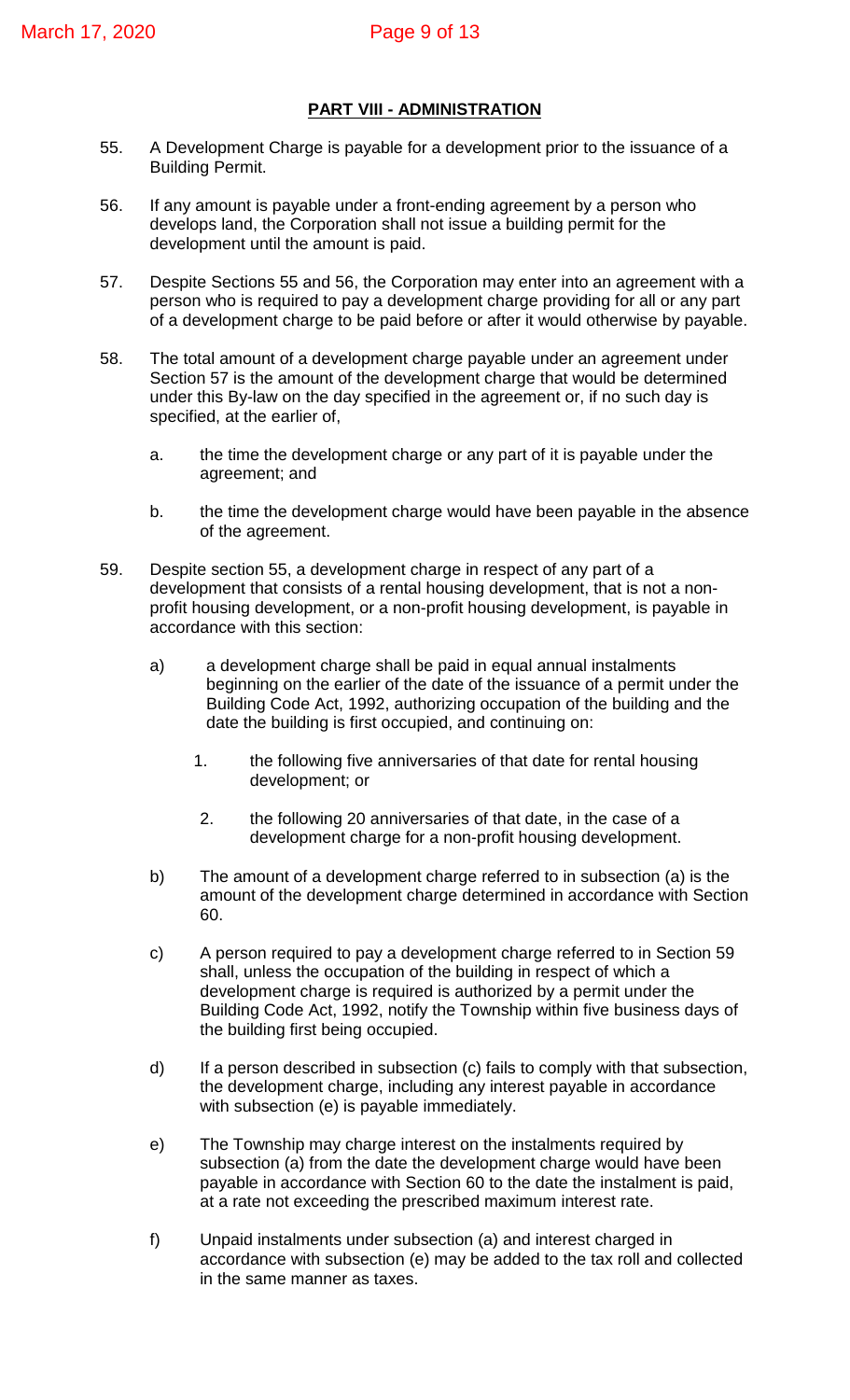- g) If any part of a development to which this section applies is changed so that it no longer consists of a type of development set out in subsection (a), the development charges, including any interest payable, but excluding any instalments already paid in accordance with subsection (a), is payable immediately.
- h) This section does not apply in cases where there is an agreement under section 58
- 60. The total amount of a development charge, for rental housing or non-profit rental housing is the amount of the development charge that would be determined under the by-law on:
	- a) the day an application for an approval of development in a site plan control area under subsection 41(1) of the Planning Act was made in respect of the development that is the subject of the development charge
	- b) if clause (a) does not apply, the day an application for an amendment to a by-law passed under section 34 of the Planning Act was made in respect of the development that is subject of the development charge; or
	- c) if neither clause (a) or (b) applies,
		- 1. In the case of a development charge in respect of development to which section 59 applies, the day the development charge would be payable in accordance with section 55 if section 58 did not apply; or
		- 2. In the case of a development charge in respect of a development to which section 59 does not apply, the day the development charge is payable in accordance with section 55.
	- d) Where clause (a) or (b) applies, the Township may charge interest on the development charge, at a rate not exceeding the prescribed maximum interest rate, from the date of the application referred to in the applicable clause to the date the development charge is payable
	- e) If a development was the subject of more than one application referred to clause (a) or (b), the later one is deemed to the applicable application for the purposes of this section.
	- f) Clauses (a) and (b) do not apply in respect of:
		- 1. any part of a development to which section 60 applies if, on the date the first building permit is issued for the development, more than the prescribed amount of time has elapsed since the application referred to in clause (a) or (b) was approved;
		- 2. any part of a development to which section 60 does not apply if, on the date the development charge is payable, more than the prescribed amount of time has elapsed since the application referred to in clause (a) or (b) was approved.
- 61. An agreement under Section 58 may allow the Corporation to charge interest, at a rate stipulated in the agreement, on that part of the development charge paid after it would otherwise be payable.
- 62. Nothing in this by-law prevents the Council from passing subsequent development charges by-laws applying to the area covered under this by-law.
- 63. A certified copy of this by-law may be registered against the land to which it applies.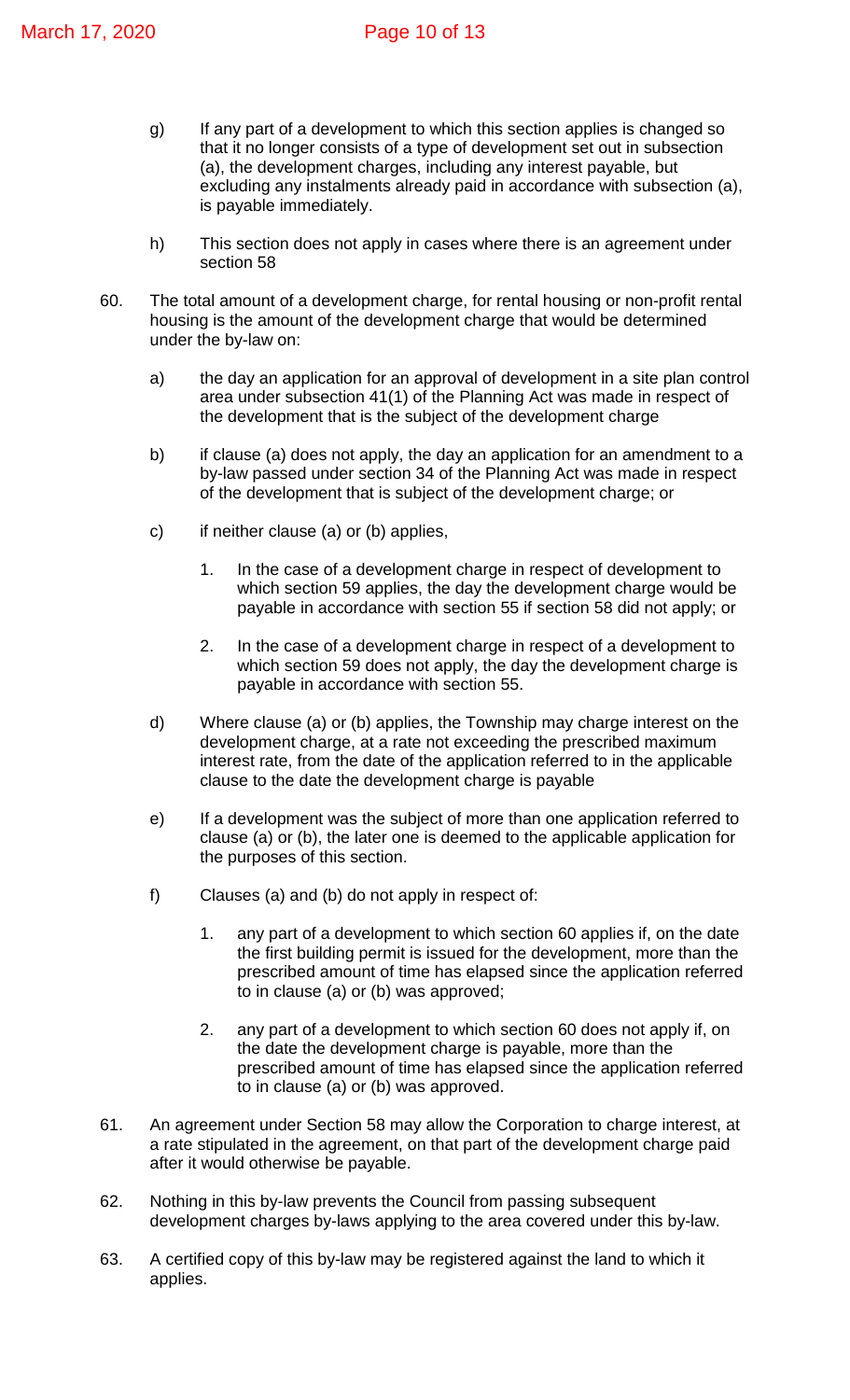- 64. Where a development charge or any part of it remains unpaid after it is payable, the amount unpaid shall be added to the tax roll and shall be collected in the same manner as taxes.
- 65. This By-law shall be administered by the Chief Building Official.
- 66. This By-law shall come into force and effect on the March 17, 2020.
- 67. This By-law shall continue in force and effect for a period not to exceed five (5) years from the date of passage, unless it is repealed at an earlier date by a subsequent bylaw.
- 68. This By-law may be cited as the Development Charges By-law.

**Read a FIRST, SECOND and THIRD time and FINALLY PASSED this 17th day of March, 2020.**

 $\overline{a}$ MAYOR **CLERK**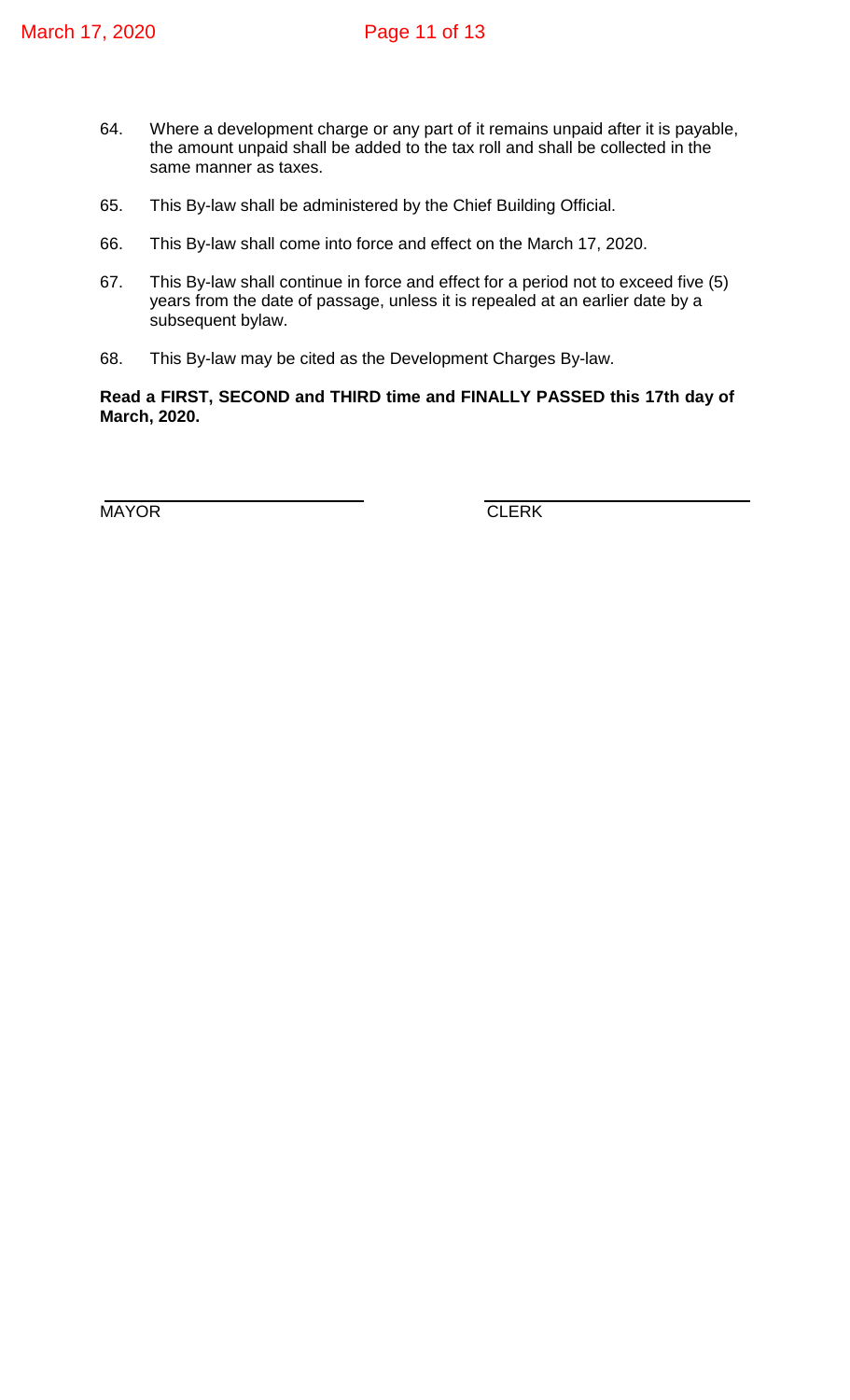# **Appendix 'A' Township of Lucan Biddulph - Development Charge Amounts**

| <b>Lucan Urban Area</b> |                      |                          |                             |                       |  |  |  |
|-------------------------|----------------------|--------------------------|-----------------------------|-----------------------|--|--|--|
| <b>Service Category</b> | Single & Semi        | <b>Multi-Units &amp;</b> | <b>Apartment (2 or more</b> | Apartment (1 bedroom, |  |  |  |
|                         | <b>Detached Unit</b> | <b>Townhouses</b>        | bedrooms)                   | bachelor)             |  |  |  |
| Sewage                  | \$2,961.00           | \$2,429.00               | \$2,082.00                  | \$1,272.00            |  |  |  |
| Water                   | \$285.00             | \$234.00                 | \$200.00                    | \$122.00              |  |  |  |
| Transportation          | \$2,182.00           | \$1,790.00               | \$1,534.00                  | \$938.00              |  |  |  |
| Stormwater              | \$266.00             | \$218.00                 | \$187.00                    | \$114.00              |  |  |  |
| Administration          | \$74.00              | \$61.00                  | \$52.00                     | \$32.00               |  |  |  |
| Fire                    | \$270.00             | \$222.00                 | \$190.00                    | \$116.00              |  |  |  |
| Library                 | \$373.00             | \$306.00                 | \$263.00                    | \$160.00              |  |  |  |
| Parks and               | \$576.00             | \$473.00                 | \$405.00                    | \$248.00              |  |  |  |
| Recreation              |                      |                          |                             |                       |  |  |  |
| Total (per unit)        | \$6,987.00           | \$5,733.00               | \$4,913.00                  | \$3,002.00            |  |  |  |

#### **Granton Urban Area**

| <b>Service Category</b> | Single & Semi        | <b>Multi-Units &amp;</b> | <b>Apartment (2 or more</b> | <b>Apartment (1)</b><br>bedroom, |
|-------------------------|----------------------|--------------------------|-----------------------------|----------------------------------|
|                         | <b>Detached Unit</b> | <b>Townhouses</b>        | bedrooms)                   | bachelor)                        |
| Sewage                  | \$2,217.00           | \$1,818.00               | \$1,559.00                  | \$953.00                         |
| Water                   | \$1,185.00           | \$972.00                 | \$833.00                    | \$509.00                         |
| Transportation          | \$755.00             | \$619.00                 | \$531.00                    | \$324.00                         |
| Stormwater              |                      | -                        |                             |                                  |
| Administration          | \$74.00              | \$61.00                  | \$52.00                     | \$32.00                          |
| Fire                    | \$270.00             | \$222.00                 | \$190.00                    | \$116.00                         |
| Library                 | \$373.00             | \$306.00                 | \$263.00                    | \$160.00                         |
| Parks and               | \$576.00             | \$473.00                 | \$405.00                    | \$248.00                         |
| Recreation              |                      |                          |                             |                                  |
| Total (per unit)        | \$5,450.00           | \$4,471.00               | \$3,833.00                  | \$2,342.00                       |